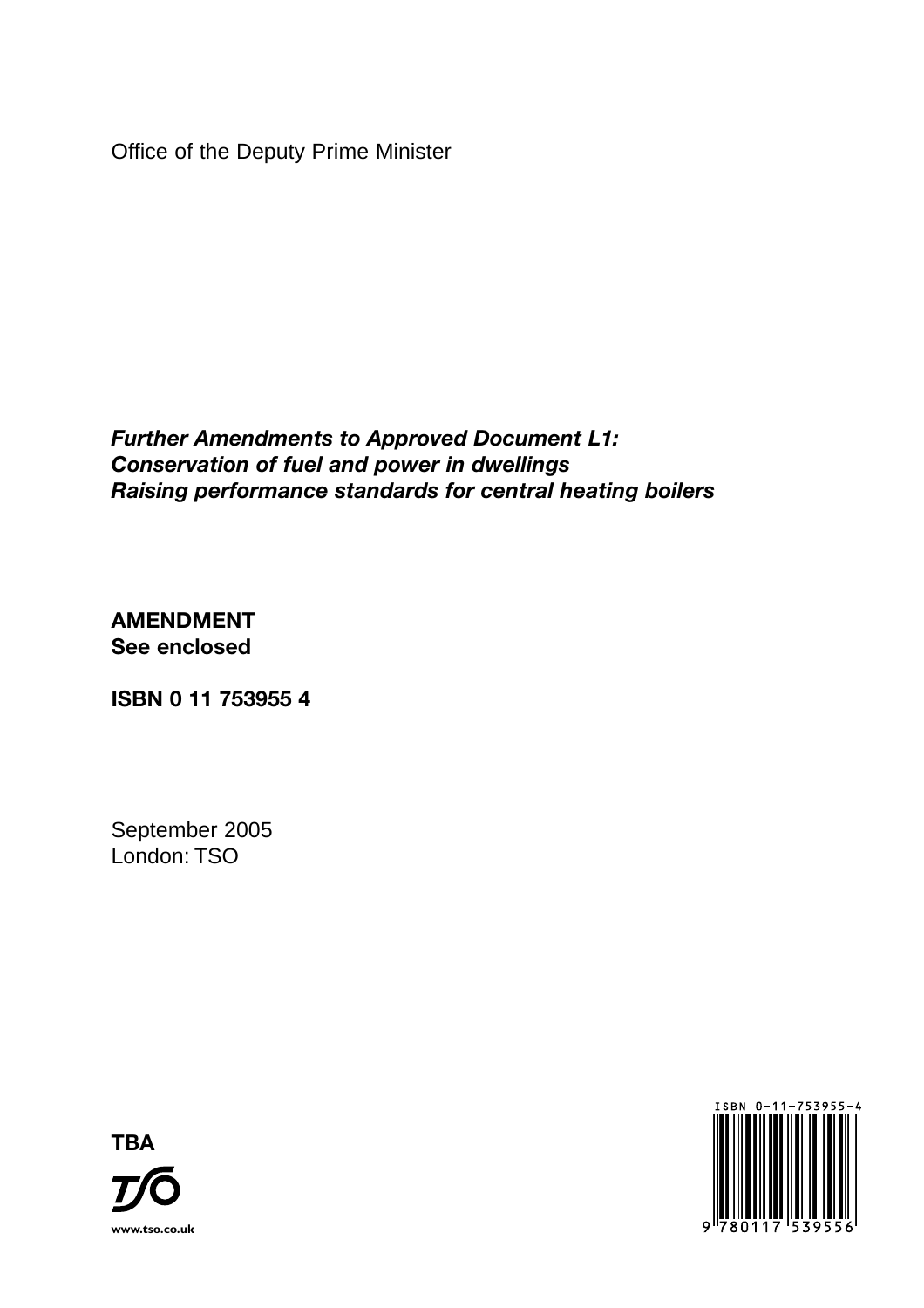# **Further Amendments to Approved Document L1 (2002)**

### **CONSERVATION OF FUEL AND POWER IN DWELLINGS**

# **Raising performance standards for central heating boilers.**

- **1.** This document:
	- a) makes amendments to the Amendments to Approved Document L1 (ISBN 0 11 753946 5) that came into effect on 1 April 2005 ("the 2005 ADL1 amendment"); and
	- b) reinstates the original Appendix E to Approved Document L1 (2002 edition as amended and printed in 3rd impression 2003).
- **2.** These amendments come into effect on 5 September 2005

## **Amendments to the 2005 ADL1 amendment**

- **3.** The 2005 ADL1 amendment is amended as follows.
- **4.** Delete paragraphs 2, 3 and 4 and replace with the following:

#### **"Elemental method**

- 2. On page 12, delete the heading "Heating efficiency", and for paragraph 1.7 and Table 2 substitute:
- "**1.7** Table 2 sets out the minimum boiler SEDBUK<sup>22</sup> values that enable the adoption of the U-values in Table 1 when using the Elemental Method, and the reference boiler SEDBUK values to be used in the Target U-value Method for establishing the fabric insulation specifications. See paragraph 1.35A for the boiler performance standards that should actually be achieved

#### Table 2 **Minimum boiler SEDBUK to enable adoption of the U-values in Table 1, and reference boiler SEDBUK for use in the Target U-value Method**

| Central heating system fuel | <b>SEDBUK<sup>1</sup> %</b> |
|-----------------------------|-----------------------------|
| Mains natural gas           | 78                          |
| I PG                        | 80                          |
| Oil                         | $85^2$                      |
|                             |                             |

Notes to Table 2:

For boilers for which the SEDBUK is not available, the appropriate seasonal efficiency value from Table 4b of the SAP may be used instead (see paragraphs 0.17–0.18).

<sup>2</sup> For oil-fired combination boilers a SEDBUK of 82%, as calculated by the SAP-98 method, would be acceptable.

# **Target U-value method**

- **3.** For paragraph 1.20 on page 14 substitute the original text as follows:
- "**1.20** Where the reference boiler SEDBUK value as indicated in Table 2 is used no adjustment to the Target U-value is necessary. Where the proposed boiler SEDBUK value used is better or worse than the tabulated value, the Target U-value can be eased or should be tightened as appropriate by multiplying the Target U-value by the factor  $f_{\alpha}$  where:

f<sub>e</sub> = <mark>Proposed boiler SEDBUK (%)</mark><br>Reference boiler SEDBUK (%)

and for boilers for which the SEDBUK is not available, the appropriate seasonal efficiency value from Table 4b of the SAP may be used instead (see paragraphs 0.17-0.18)."

# **Carbon Index Method**

- **4.** For paragraph 1.27 on page 14 substitute the original text as follows:
- "**1.27** The aim in this method is to provide more flexibility in the design of new dwellings whilst achieving similar overall performance to that obtained by following the Elemental Method. The Carbon Index adopted in this method is defined in the SAP, and the requirement would be met if the Carbon Index for the dwelling (or each dwelling in a block of flats or converted building) is not less than 8.0. Examples of dwellings with Carbon Index of 8.0 or more are given in Appendix F."

"